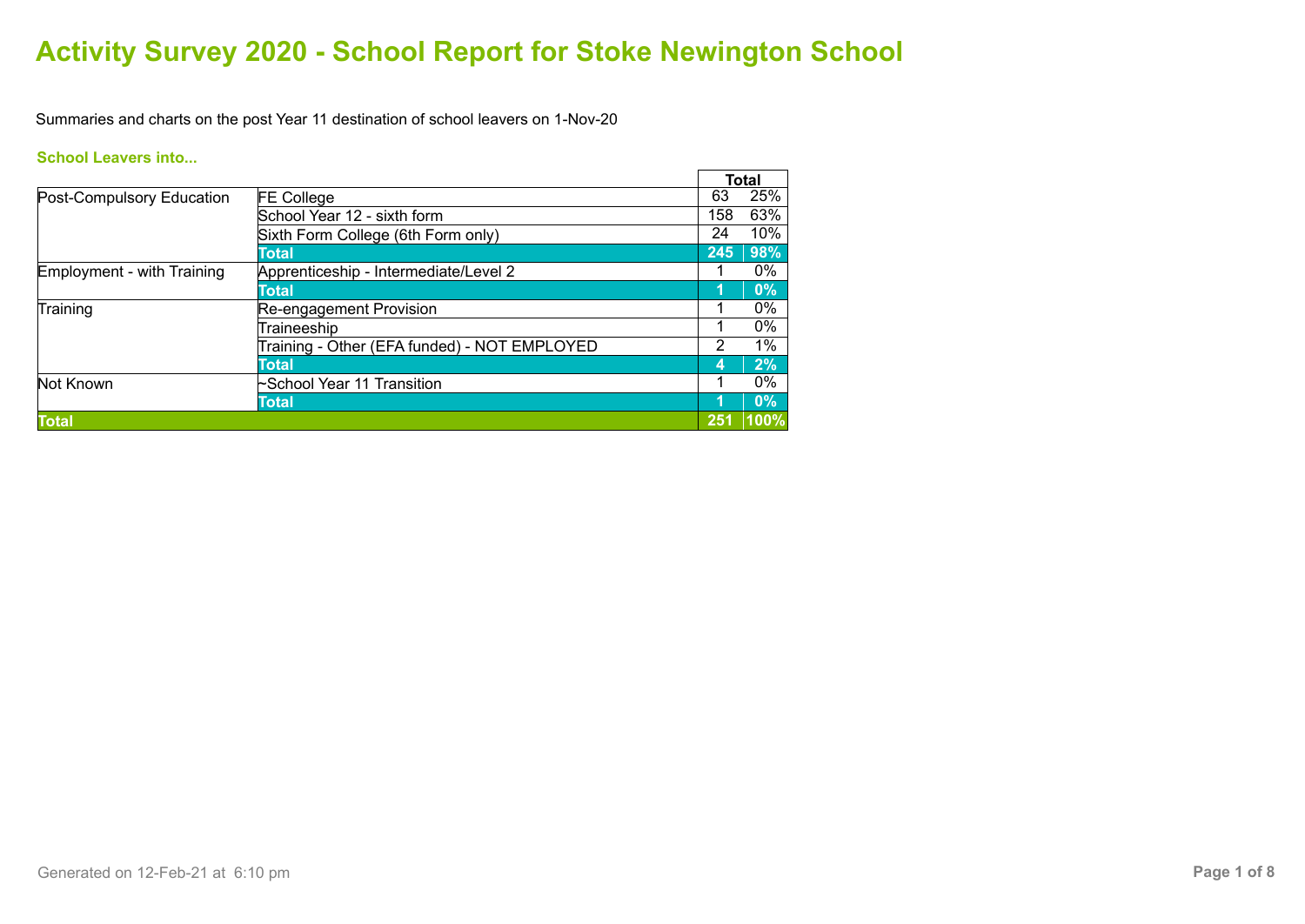Summaries and charts on the post Year 11 destination of school leavers on 1-Nov-20



# **School Leavers into...**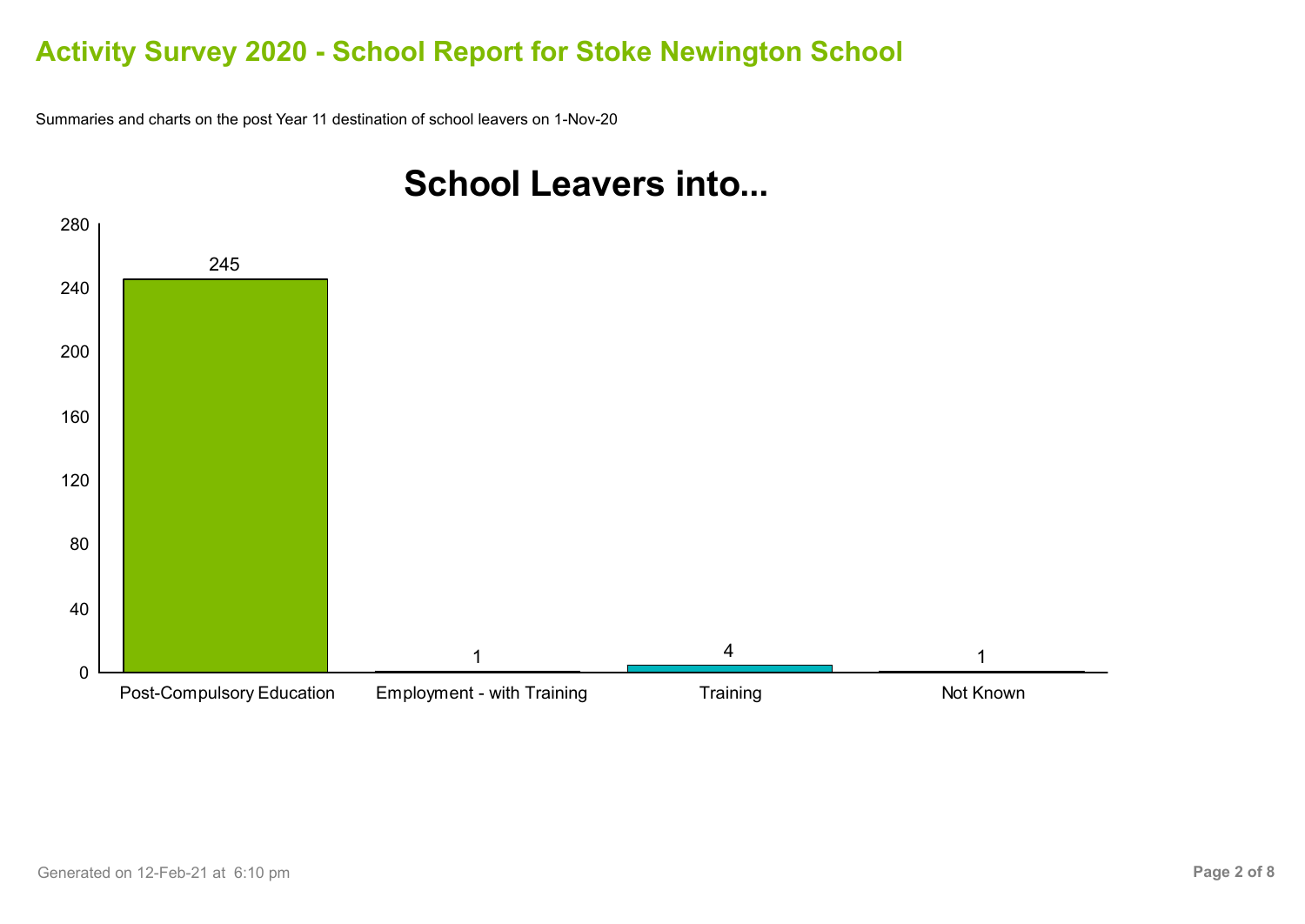Summaries and charts on the post Year 11 destination of school leavers on 1-Nov-20

|                                         |                       |                                                                 | <b>Total</b>    |
|-----------------------------------------|-----------------------|-----------------------------------------------------------------|-----------------|
| <b>Post-Compulsory Education Abroad</b> |                       | Overseas Establishment / Studied Abroad                         |                 |
|                                         | Camden                | Camden School for Girls                                         | 3               |
|                                         |                       | Westminster Kingsway College - King's Cross (WKCIC) (Capital    | $\overline{8}$  |
|                                         | Greenwich             | Harris Academy (Greenwich)                                      |                 |
|                                         | <b>Hackney</b>        | Access Creative College (formerly Access to Music)              | $\overline{2}$  |
|                                         |                       | BSix Brooke House Sixth Form College (B6) - Training Provider   | $\overline{5}$  |
|                                         |                       | Mossbourne Community Academy                                    | $\overline{2}$  |
|                                         |                       | New City College - Hackney Community College Campus (HCC)       | $\overline{18}$ |
|                                         |                       | <b>Stoke Newington School</b>                                   | 137             |
|                                         | <b>Haringey</b>       | Alexandra Park School                                           |                 |
|                                         |                       | <b>CONEL College Haringey (Capital City Colleges)</b>           | 9               |
|                                         |                       | Fortismere School                                               |                 |
|                                         |                       | Haringey Sixth Form Centre                                      | $\overline{12}$ |
|                                         | <b>HERTFORDSHIRE</b>  | Barnet & Southgate College (Borehamwood Campus)                 | 1               |
|                                         | Islington             | City and Islington College (CANDI) (WKCIC) (Capital City Colleg | $\overline{23}$ |
|                                         |                       | The London Screen Academy                                       | $\overline{8}$  |
|                                         | <b>KENT</b>           | <b>Hadlow College</b>                                           | 1               |
|                                         | Newham                | ondon Academy of Excellence (6th form Only)                     |                 |
|                                         | <b>Tower Hamlets</b>  | East London Arts & Music (ELAM)                                 | 3               |
|                                         | Unknown Area          | School/College Not Listed - Inside CLC                          |                 |
|                                         |                       | School/College Not Listed - Outside CLC                         |                 |
|                                         | <b>Waltham Forest</b> | Big Creative Education Academy (formerly DV8)                   |                 |
|                                         |                       | Leyton Sixth Form College                                       | $\overline{3}$  |
|                                         |                       | <b>Waltham Forest College</b>                                   |                 |
|                                         | Westminster           | St Marylebone CofE School                                       |                 |
| <b>Employment - with Training</b>       | Unknown Area          | Employer (Not Listed)                                           |                 |
| <b>Training</b>                         | Hackney               | East London Advanced Technology Training (ELATT)                |                 |
|                                         | <b>Islington</b>      | Post 16 Progression Team (Islington)                            | 1               |
|                                         | <b>Unknown Area</b>   | Employer (Not Listed)                                           |                 |
|                                         |                       | Training Provider (Not Listed)                                  |                 |
| <b>Total</b>                            |                       |                                                                 | 250             |

### **School Leavers: Borough of EET post-16 destination and organisation**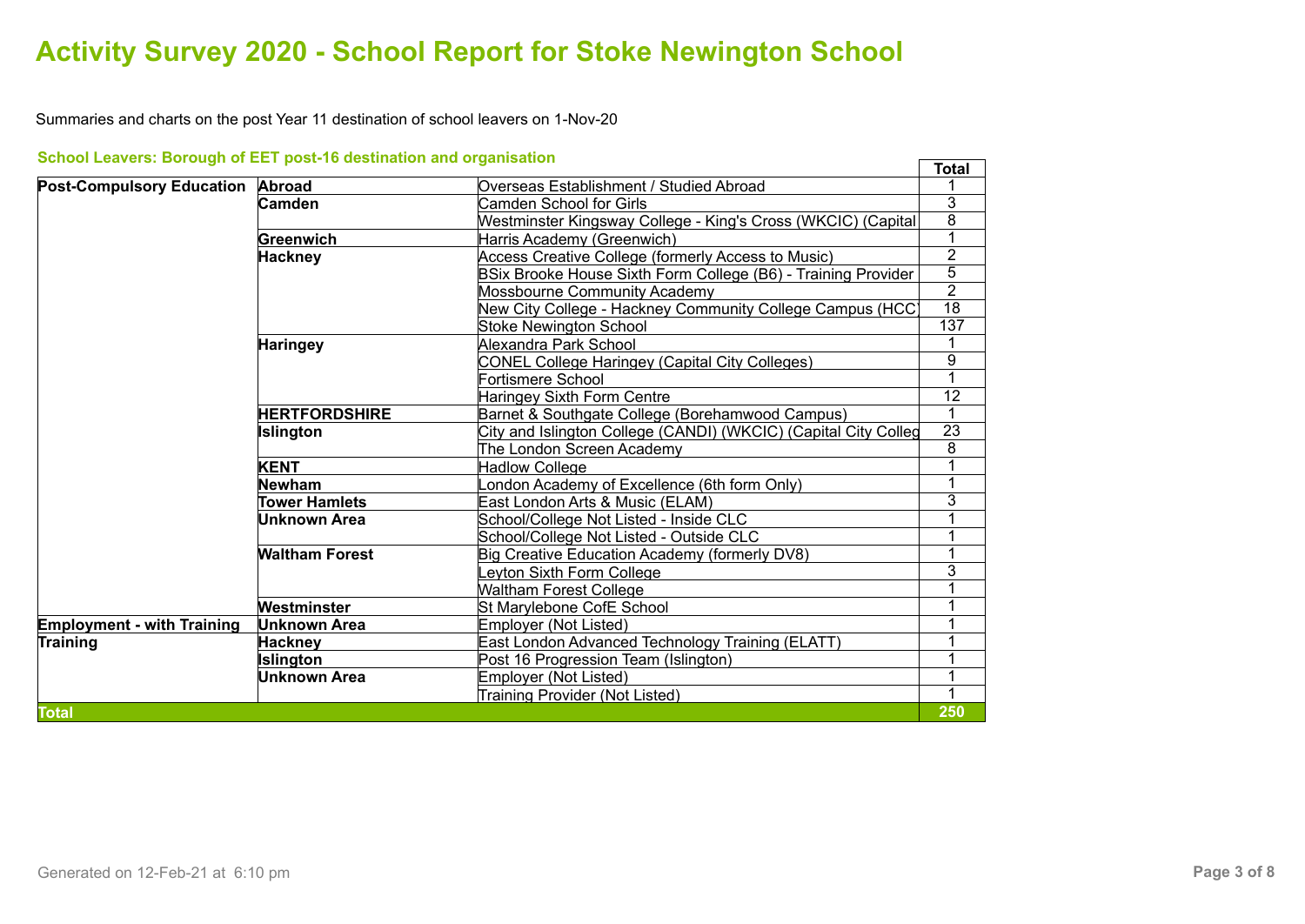Summaries and charts on the post Year 11 destination of school leavers on 1-Nov-20

|                                | <b>School Leavers: Education Destination and Course</b> | <b>Total</b>            | <b>School 6th</b> | 6th Form<br>College | <b>FE College</b> |
|--------------------------------|---------------------------------------------------------|-------------------------|-------------------|---------------------|-------------------|
| <b>GCE A or AS or A-levels</b> |                                                         | 137                     | 123               | 6                   | 8                 |
| A <sub>2</sub> level           | <b>AS Levels</b>                                        | $\overline{2}$          | 1                 | 1                   |                   |
|                                | Total                                                   | 139                     | 124               | $\overline{7}$      | 8                 |
|                                | <b>NVQ Level 3 or BTEC National (Level 3)</b>           | 17                      |                   | $\overline{6}$      | $\overline{10}$   |
| equivalent                     | BTEC National 90 Credit Diploma (Level 3)               | 3                       |                   |                     | $\overline{2}$    |
|                                | BTEC National Extended Diploma (Level 3)                | 18                      | $\overline{17}$   |                     | 1                 |
|                                | <b>BTEC National Subsidiary Diploma (Level 3)</b>       | 5                       | 5                 |                     |                   |
|                                | CACHE Award - Diploma (Level 3)                         | $\overline{\mathbf{1}}$ |                   | 1                   |                   |
|                                | Level 3 Qualification (Unspecified)                     | 16                      | $\overline{7}$    | $\overline{3}$      | 6                 |
|                                | NVQ Level 3 (or equivalent)                             | 1                       |                   | 1                   |                   |
|                                | Total                                                   | 61                      | 31                | 11                  | 19                |
|                                | NVQ Level 2 or BTEC First (Level 2)                     | 14                      |                   | 5                   | 9                 |
| equivalent                     | Level 2 Qualification (Unspecified)                     | 7                       | 1                 |                     | $\overline{6}$    |
|                                | <b>Total</b>                                            | 21                      | 1                 | 5                   | 15                |
|                                | <b>NVQ Level 1 or BTEC Certificate (Level 1)</b>        | 2                       |                   |                     | $\overline{2}$    |
| equivalent                     | <b>BTEC Introductory (Level 1)</b>                      | 1                       |                   |                     | 1                 |
|                                | City & Guilds (Level 1)                                 | 1                       |                   |                     | 1                 |
|                                | Level 1 Qualification (Unspecified)                     | 3                       |                   |                     | $\overline{3}$    |
|                                | <b>Total</b>                                            | 7                       | $\mathbf{0}$      | 0                   | $\overline{7}$    |
| <b>GCSE Course</b>             | <b>GCSE</b>                                             | 4                       |                   |                     | $\overline{4}$    |
|                                | <b>Total</b>                                            | 4                       | $\mathbf 0$       | $\mathbf 0$         | 4                 |
|                                | <b>Other courses</b> BTEC - Entry Level                 | 1                       |                   | 1                   |                   |
| followed in full Entry level   |                                                         | 5                       |                   |                     | 5                 |
|                                | time education Functional Skills - Entry Level          | $\overline{\mathbf{3}}$ |                   |                     | $\overline{3}$    |
|                                | Other courses                                           | 4                       | 2                 |                     | $\overline{2}$    |
|                                | <b>Total</b>                                            | $\overline{13}$         | $\overline{2}$    | 1                   | 10                |
| <b>Total</b>                   |                                                         | 245                     | 158               | 24                  | 63                |

#### **School Leavers: Education Destination and Course**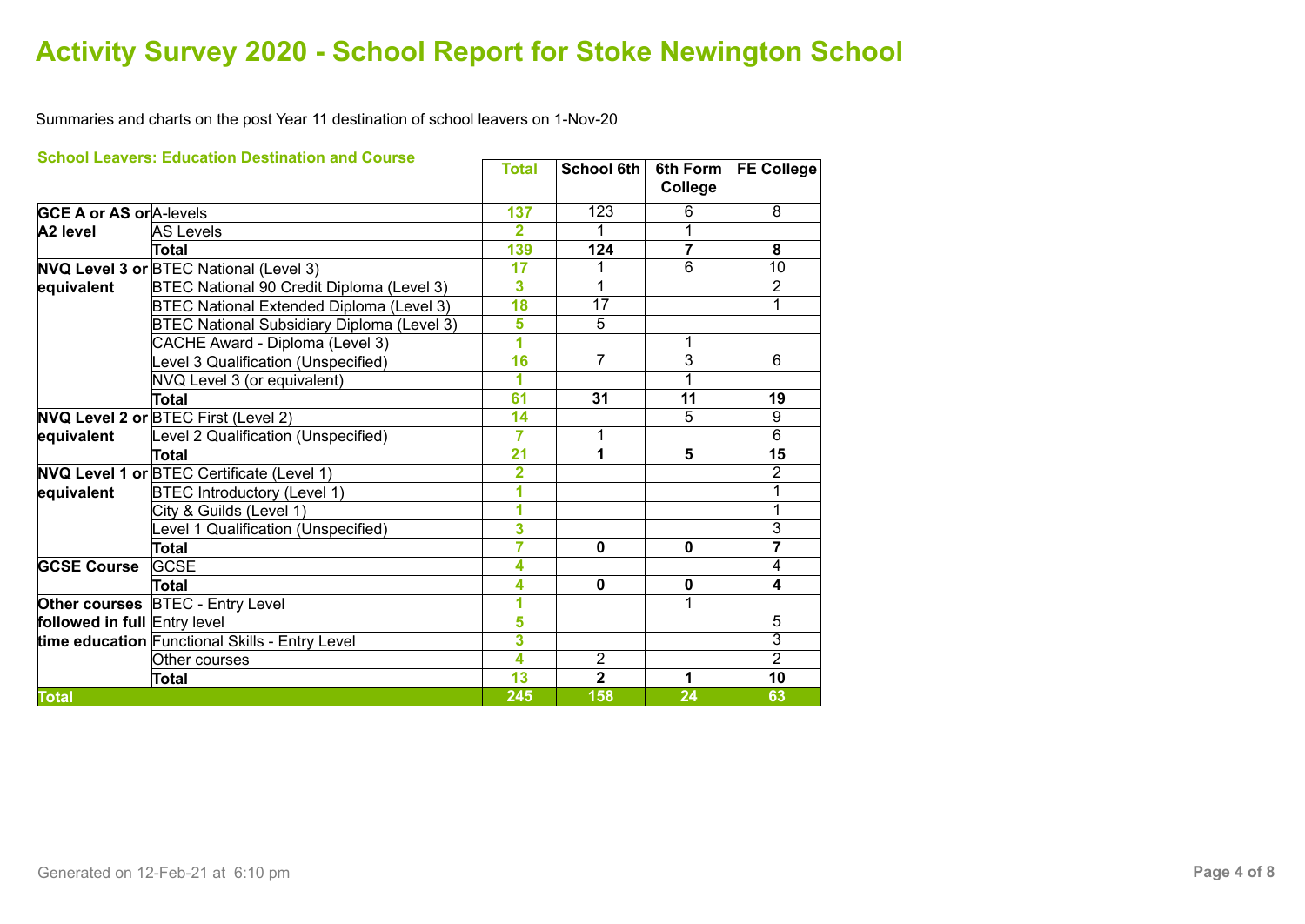Summaries and charts on the post Year 11 destination of school leavers on 1-Nov-20



# **Destination and Course**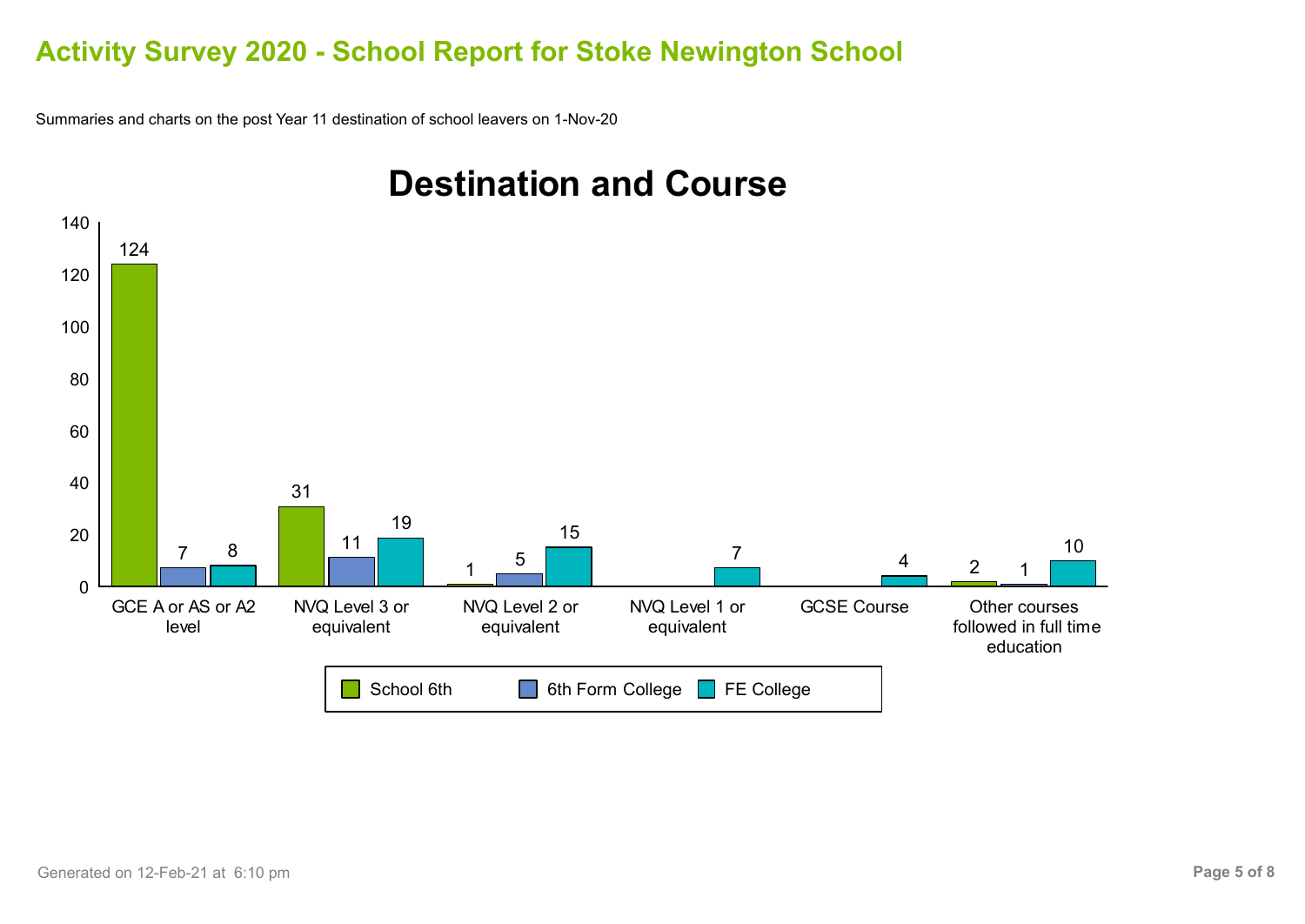Summaries and charts on the post Year 11 destination of school leavers on 1-Nov-20

| <b>School Leavers: EET Destination and Subject/Job Area</b> |                              |                                                               | <b>Total</b>                                                                |
|-------------------------------------------------------------|------------------------------|---------------------------------------------------------------|-----------------------------------------------------------------------------|
| Post-Compulsory Education FE College                        |                              | Administration and Customer Service                           | 3                                                                           |
|                                                             |                              | Animal Care and Vetinary Services and Equine                  | 2                                                                           |
|                                                             |                              | Arts, Fine Arts, Crafts and Design                            | 3                                                                           |
|                                                             |                              | <b>Business Management</b>                                    | 1                                                                           |
|                                                             |                              | <b>Chefs and Food Preparation</b>                             | 1                                                                           |
|                                                             |                              | Childcare                                                     | 1                                                                           |
|                                                             |                              | <b>Construction, Building Services and Crafts</b>             | $\overline{3}$                                                              |
|                                                             |                              | Dance and Music                                               | $\overline{2}$                                                              |
|                                                             |                              | Developing IT Systems / ICT for Users                         | $\overline{2}$                                                              |
|                                                             |                              | <b>Dramatic Arts</b>                                          | $\overline{2}$                                                              |
|                                                             |                              | Early Years and Play work                                     |                                                                             |
|                                                             |                              | <b>Engineering and Manufacturing Technologies</b>             | 1                                                                           |
|                                                             |                              | English for Speakers of Other Languages (ESOL)                | $\overline{2}$                                                              |
|                                                             |                              | English Language, Literature and Culture of the British Isles | 1                                                                           |
|                                                             |                              | Hairdressing and Beauty Therapy                               | $\overline{2}$                                                              |
|                                                             |                              | Health & Social Care                                          |                                                                             |
|                                                             |                              | <b>Mathematics</b>                                            | 1                                                                           |
|                                                             |                              | Media, Publishing and Communication                           | 4                                                                           |
|                                                             |                              | Plumbing                                                      | $\overline{2}$                                                              |
|                                                             |                              | <b>Public Services</b>                                        | 1                                                                           |
|                                                             |                              | Science                                                       | 4                                                                           |
|                                                             |                              | Social Care and Counselling                                   | 5                                                                           |
|                                                             |                              | <b>Specific Academic Courses</b>                              | $\overline{13}$                                                             |
|                                                             |                              | <b>Specific Vocational Courses</b>                            | 1                                                                           |
|                                                             |                              | Sport, Leisure and Recreation                                 | 4                                                                           |
|                                                             | School Year 12 - sixth form  | <b>Business Management</b>                                    | 16<br>9<br>$\overline{131}$<br>1<br>1<br>$\overline{2}$<br>2<br>1<br>1<br>5 |
|                                                             |                              | Media, Publishing and Communication                           |                                                                             |
|                                                             |                              | Specific Academic Courses                                     |                                                                             |
|                                                             |                              | <b>Specific Vocational Courses</b>                            |                                                                             |
|                                                             |                              | Sport, Leisure and Recreation                                 |                                                                             |
|                                                             | Sixth Form College (6th Form | $\sim$ Creative Media, Gaming Design and Development          |                                                                             |
|                                                             | only)                        | Administration and Customer Service                           |                                                                             |
|                                                             |                              | Arts, Fine Arts, Crafts and Design                            |                                                                             |
|                                                             |                              | Childcare                                                     |                                                                             |
|                                                             |                              | Dance and Music                                               |                                                                             |
|                                                             |                              | <b>Health &amp; Social Care</b>                               |                                                                             |
|                                                             |                              | Science                                                       |                                                                             |
|                                                             |                              | Sociology and Social Policy                                   | $\overline{2}$                                                              |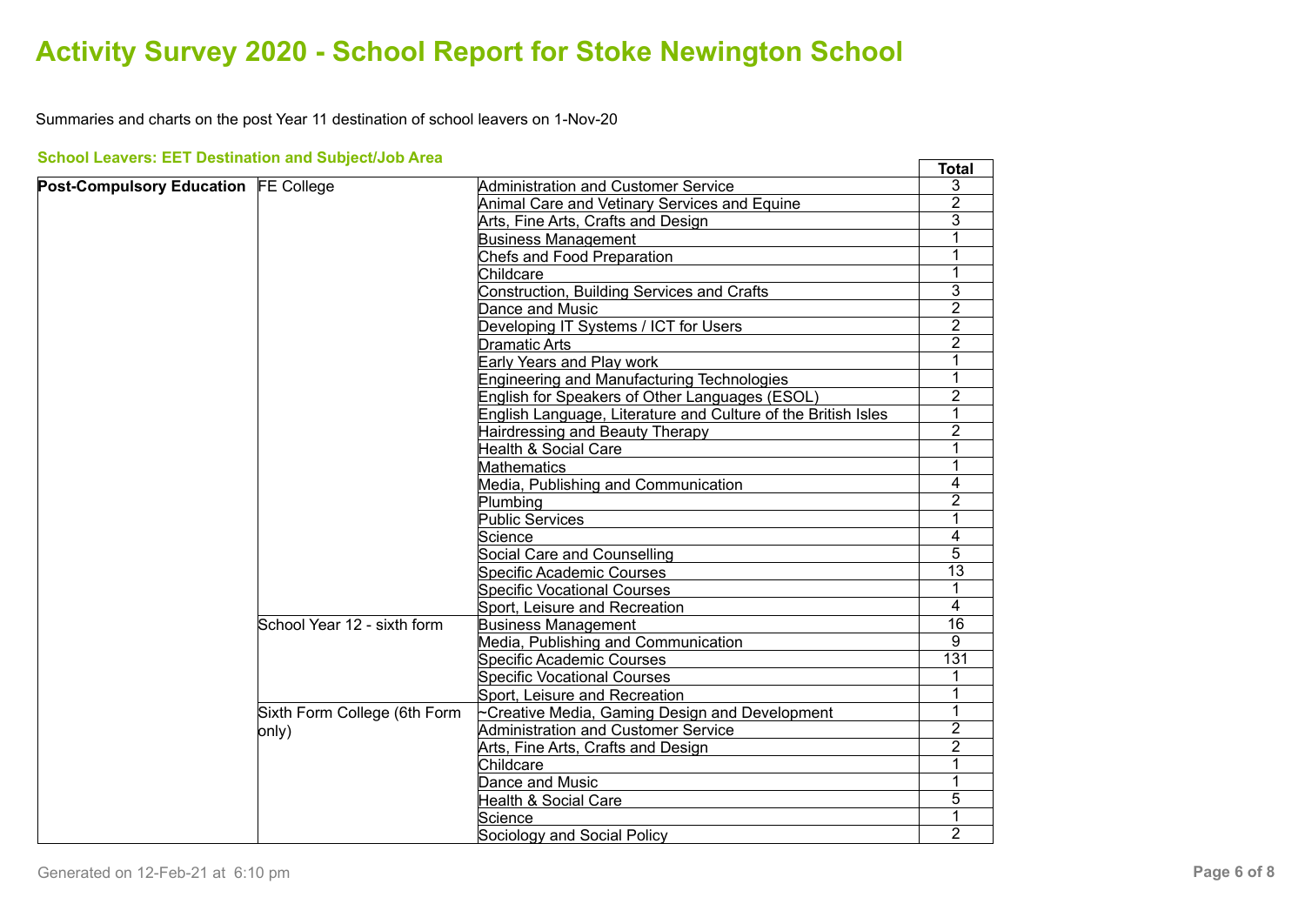Summaries and charts on the post Year 11 destination of school leavers on 1-Nov-20

|                                                               |                                                            |                                    | <b>Total</b> |
|---------------------------------------------------------------|------------------------------------------------------------|------------------------------------|--------------|
| <b>Post-Compulsory Education</b> Sixth Form College (6th Form |                                                            | Specific Academic Courses          |              |
|                                                               | only)                                                      | <b>Specific Vocational Courses</b> |              |
|                                                               |                                                            | Uniformed Services                 |              |
| <b>Employment - with Training</b>                             | Apprenticeship - Intermediate/LeBusiness Management        |                                    |              |
| <b>Training</b>                                               | Re-engagement Provision                                    | <b>Other Service Enterprises</b>   |              |
|                                                               | Traineeship                                                | Access Programmes                  |              |
|                                                               | Training - Other (EFA funded) - IT and Electronic Services |                                    |              |
|                                                               | <b>NOT EMPLOYED</b>                                        | Sport, Leisure and Recreation      |              |
| <b>Total</b>                                                  |                                                            |                                    | 250          |